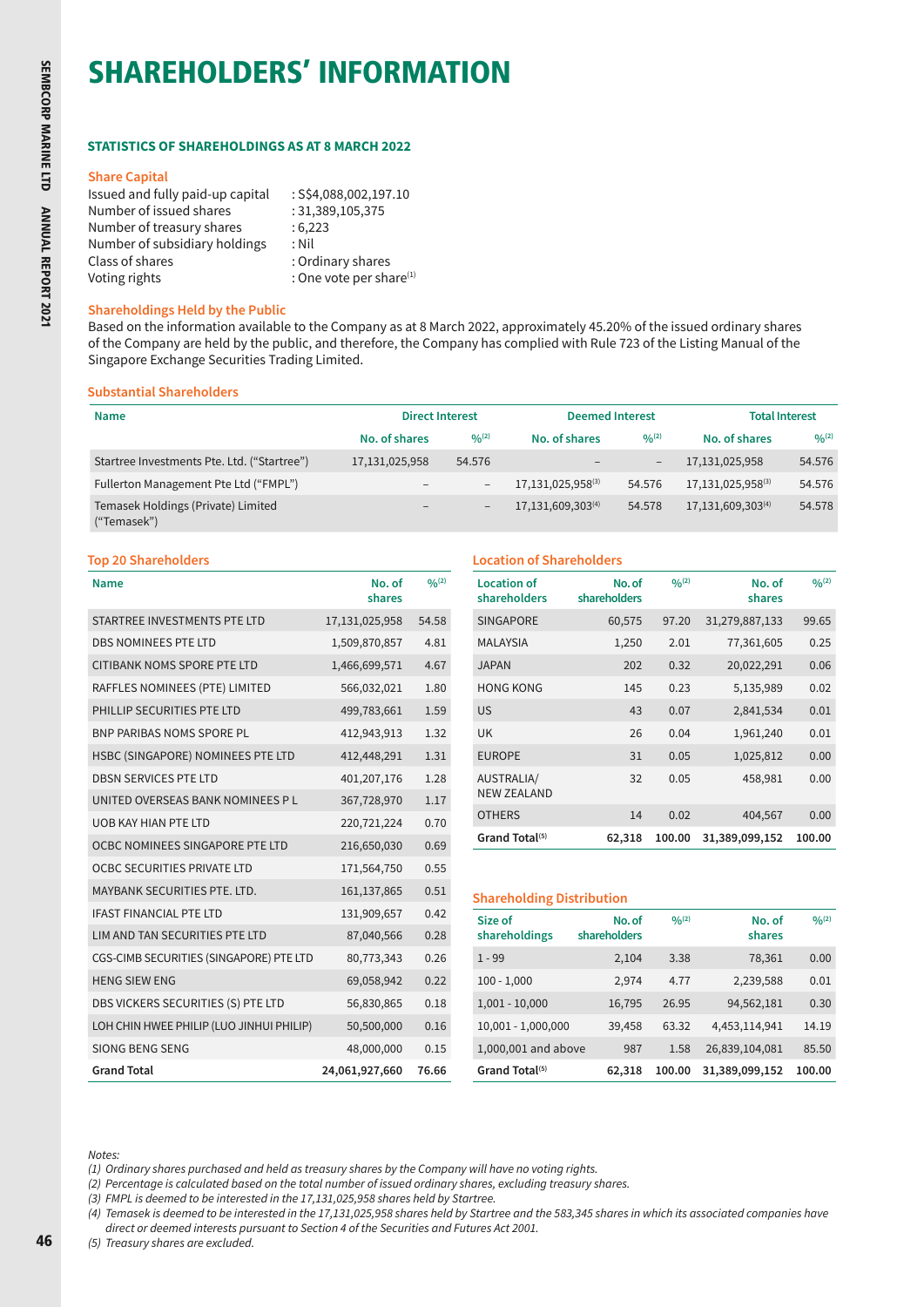# **Group Financial Highlights**

| <b>Investor Data</b>                  | 2017   | 2018                         | 2019     | 2020      | 2021    |
|---------------------------------------|--------|------------------------------|----------|-----------|---------|
| Earnings Per Share (cents)            | 12.45  | $-3.55$                      | $-6.32*$ | $-10.88*$ | $-6.49$ |
| Total Dividend Per Share (cents)      | 2.00   | $\qquad \qquad \blacksquare$ |          |           |         |
| Share Price (S\$)                     |        |                              |          |           |         |
| High                                  | 2.09   | 2.81                         | 1.81     | 1.38      | 0.230   |
| Low                                   | 1.39   | 1.49                         | 1.08     | 0.11      | 0.078   |
| Close                                 | 1.84   | 1.54                         | 1.32     | 0.14      | 0.082   |
| <b>Turnover</b>                       |        |                              |          |           |         |
| Volume (million shares)               | 1,320  | 1,945                        | 1,312    | 10,838    | 25,449  |
| Value (S\$ million)                   | 2,321  | 4,091                        | 1,949    | 2,142     | 3,578   |
| Net Tangible Assets Per Share (cents) | 108.23 | 100.68                       | 92.18    | 27.45     | 12.12   |
|                                       |        |                              |          |           |         |

*\*Restated per SFRS(I) 1-33 through retrospective application of a bonus factor to the weighted average number of shares.*



*#Completion of the issue of Sembcorp Marine Rights Shares in 2020 and 2021. Please refer to pages 49 and 50 for more details.*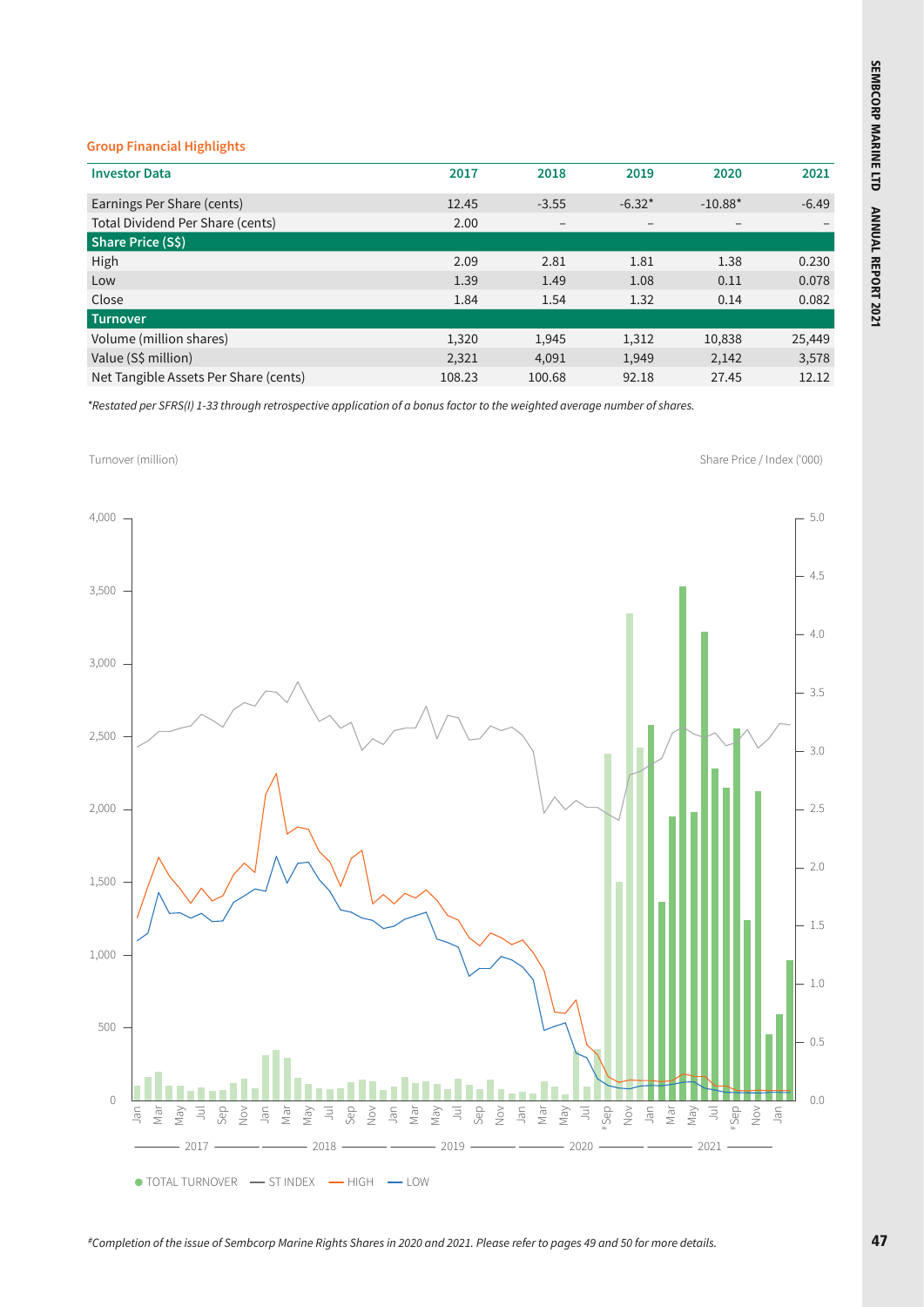# INVESTOR RELATIONS

Committed to high standards of corporate governance and transparency, Sembcorp Marine proactively provides clear, accurate and consistent information to ensure balanced, equitable and timely communication with our shareholders and the investment community. As part of our investor relations strategy, we regularly engage our stakeholders to build close links, garner feedback and share insights on the Group's business and financial performance.





*Remote participation by directors at Sembcorp Marine's 58th AGM, which was conducted via electronic means*

# **ENGAGEMENT & OUTREACH AMIDST COVID-19**

Sembcorp Marine continued to actively connect with shareholders and investors by leveraging technology and digital communications to maintain close links despite the COVID-19 pandemic. In 2021, the Group's management and Investor Relations (IR) team reached out to more than 1,000 stakeholders, including institutional and retail shareholders as well as buy-side and sell-side representatives, through a range of engagement platforms, from physical and virtual meetings to teleconferencing and online dialogues.

Notwithstanding the pandemic-related challenges, management representatives of Sembcorp Marine continued to engage stakeholders to provide updates and keep tabs on sentiments

on the ground. Teleconferences and virtual meetings with analysts and investors were regular modes of communication, though in-person meetings were held in accordance with stipulated government regulations when required.

In 2021, the Group hosted and took part in several engagement events, comprising post-results investors' teleconferences hosted by CGS-CIMB, HSBC and UBS, the Credit Suisse 12th ASEAN Annual Conference, as well as virtual briefings with stakeholders from the investment community, including a dialogue session for shareholders organised by the Securities Investors Association of Singapore (SIAS). Sembcorp Marine's Annual General Meeting (AGM) and Extraordinary General Meeting (EGM) were held via electronic means in compliance with advisories and guidance issued by the authorities on holding such meetings in view of the COVID-19 pandemic.

#### **Results Briefings for Analysts and Media**

Having transitioned its financial results reporting from a quarterly to half-yearly cycle since 2020, the Group continued to keep stakeholders informed of key developments through 1Q and 3Q interim business updates, as well as continuous corporate disclosures.

Adhering to the requirements of COVID-19 safe management measures since 2020, Sembcorp Marine conducted its results briefings via live video webcasts attended by analysts, media, investors and the general public. Teleconferences and virtual meetings, participated by the President & CEO, Group Finance Director and Head of Investor Relations & Corporate Communications, were organised following the Group's financial results and business updates to provide insights to shareholders and institutional investors.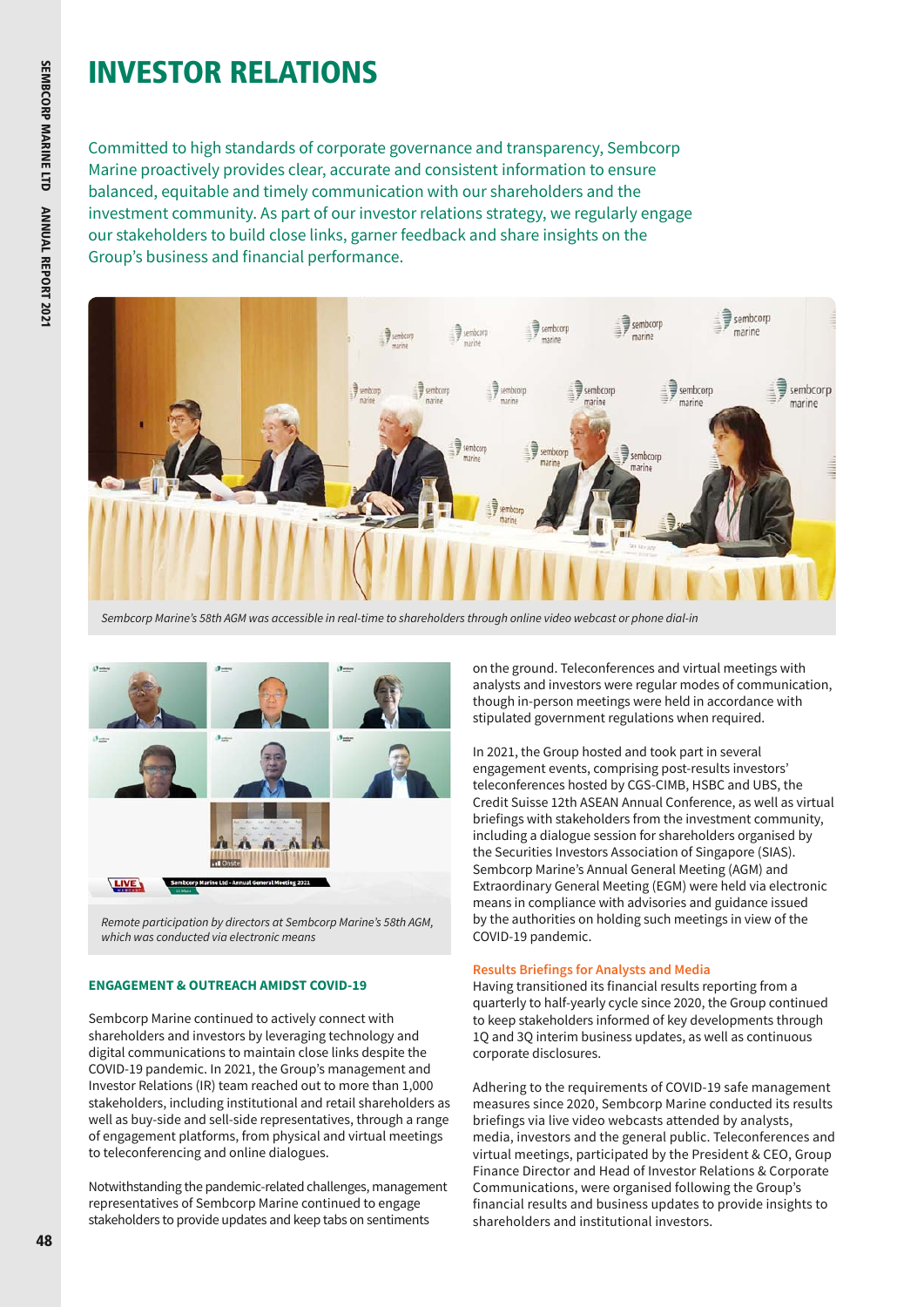#### **Sembcorp Marine's 58th Annual General Meeting**

Sembcorp Marine convened and held its 58th AGM on 23 April 2021 via electronic means through live audio-visual webcast and audio-only stream. The AGM was conducted virtually pursuant to the COVID-19 (Temporary Measures) (Alternative Arrangements for Meetings for Companies, Variable Capital Companies, Business Trusts, Unit Trusts and Debenture Holders) Order 2020.

While shareholders were not able to attend the AGM in person, they were able to participate by submitting their questions in advance of the meeting and appointing the AGM's Chairman, Tan Sri Mohd Hassan Marican, as proxy to attend, speak and vote on their behalf at the AGM.

Prior to the AGM, responses to shareholders' substantial and relevant questions were addressed and uploaded to the Company's website and via SGXNet, a web portal hosted by the Singapore Exchange (SGX).

The virtual AGM progressed well with all the resolutions duly passed by a large majority of shareholders. As part of the webcast, our President & CEO Mr Wong Weng Sun provided an overview of the Group's business performance through a presentation which covered the Company's operations and business outlook.

#### **SEMBCORP MARINE 2021 RIGHTS ISSUE AND EXTRAORDINARY GENERAL MEETING**

On 24 June 2021, the Company proposed to raise approximately S\$1.5 billion through a fully committed, renounceable Rights Issue of up to 18,833,468,826 new ordinary shares in the capital of the Company on the basis of three new shares for every two existing shares held.



*Engaging stakeholders through web briefings and online dialogues after the announcement on the 2021 Rights Issue and potential combination with Keppel O&M* 

Following the Rights Issue announcement, the Group actively engaged institutional and retail shareholders, investors, analysts, media and stakeholders from the investment and financial communities to address their queries about the proposed Rights Issue in 2021.

Prior to the Extraordinary General Meeting (EGM) to seek shareholders' consent for the Rights Issue, the Group's management and IR team participated in several online engagements and dialogues with stakeholders. These included a virtual forum held by the Securities Investors Association Singapore (SIAS), as well as web discussions organised for the investment community and financial advisory professionals.

The Rights Issue proceeded accordingly after the related resolutions were duly approved by shareholders at the EGM which was held by way of electronic means via live audiovisual webcast and audio stream on 23 August 2021



*The 2021 Rights Issue was approved at Sembcorp Marine's Extraordinary General Meeting, which was telecast live to shareholders via video webcast and audio stream*

The Rights Issue exercise, which commenced on 31 August 2021, concluded on 14 September 2021 with an oversubscription of 22,174,559,198 Rights Shares received, representing approximately 118% of the 18,833,459,491 Rights Shares available under the Rights Issue.

Shareholders with valid acceptances of their provisional allotments of Rights Shares were allocated in full. As the Rights Shares have been fully subscribed, none of the Underwritten Rights Shares was underwritten by the sole financial adviser, manager and underwriter, DBS Bank Ltd.

On 22 September 2021, a total of 18,833,459,491 Rights Shares were issued, listed and quoted on the Main Board of SGX-ST. The completion of the Rights Issue is integral to the Company's strategy to recapitalise, address liquidity requirements and complete existing projects, as well as drive its strategic business transition towards the high-growth renewable and clean energy segment.

#### **Mandatory Conditional General Cash Offer by Startree**

As part of the Rights Issue, Sembcorp Marine's major shareholder Startree Investments Pte. Ltd. (Startree), an indirect wholly-owned subsidiary of Temasek Holdings (Private) Limited (Temasek), provided an irrevocable undertaking to Sembcorp Marine to subscribe for its pro rata entitlement and Excess Rights Shares such that its total subscription would be no more than 67.0% of the Rights Issue. As a result of its undertaking, Startree was issued a total of 9,277,318,151 Rights Shares, resulting in a 4% increase in its aggregate shareholding to approximately 46.6%.

The increase in aggregate shareholding by more than 1% triggered an obligation, under the Singapore Code on Take-overs and Mergers (the Code), for Startree to make a Mandatory Conditional General Cash Offer (MGO) for the Shares of Sembcorp Marine that it and its concert parties (collectively, the Offeror Concert Party Group) do not already own, at not less than the highest price at which the Offeror Concert Party Group has acquired Shares in the six months immediately preceding the announcement of the MGO.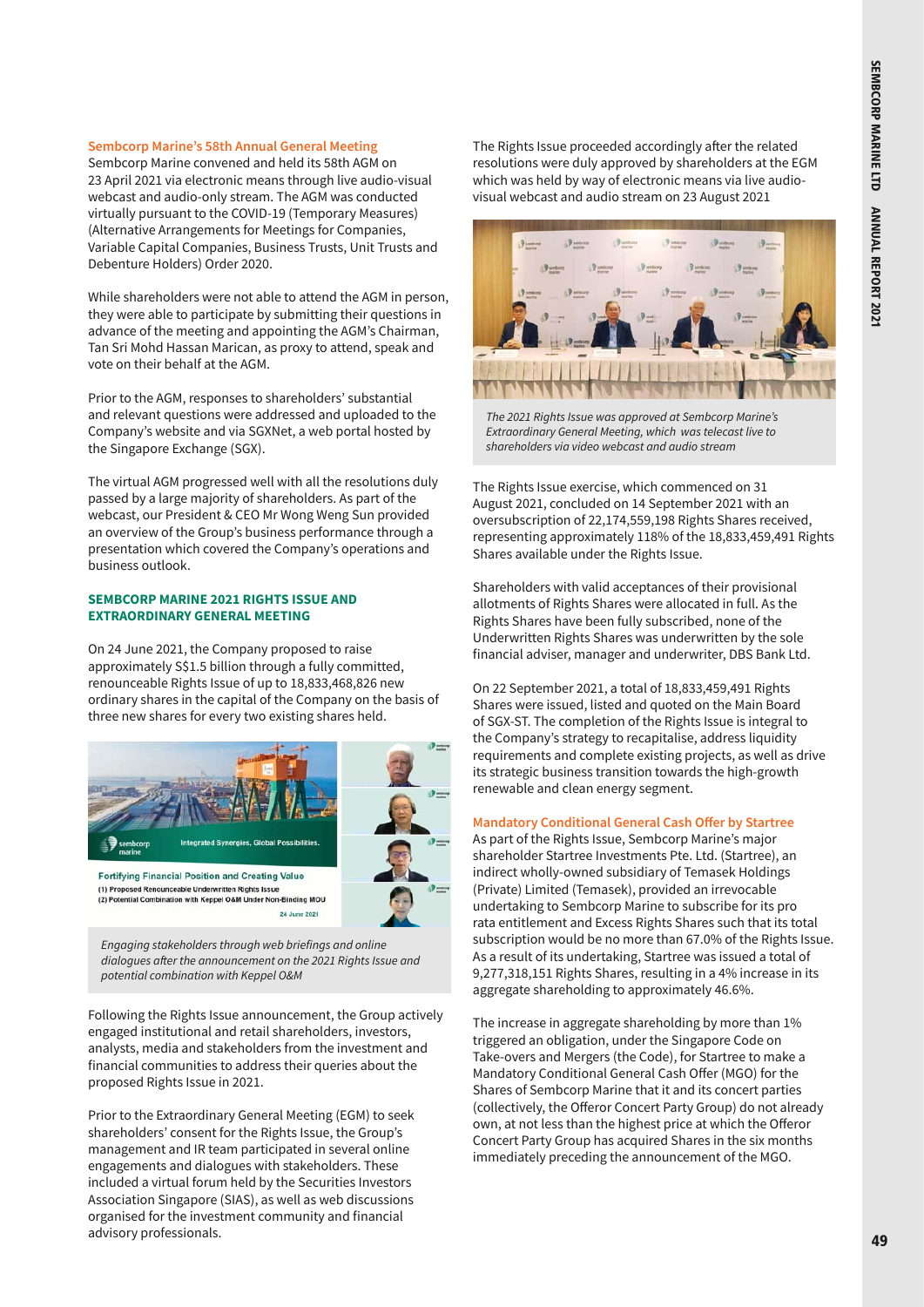# INVESTOR RELATIONS

Startree announced the MGO on 22 September 2021 to acquire all the issued and paid-up ordinary shares (Shares) in Sembcorp Marine at S\$0.08 per Share in cash. On 3 November 2021, the MGO closed with valid acceptances of about 8% of the total Shares (excluding treasury shares) in issue.

Following the close of the MGO, the Offeror Concert Party Group owns an aggregate of approximately 17,132,153,030 Shares, which represent approximately 54.58% of the total number of Shares in issue.

Sembcorp Marine remains listed on the Singapore Stock Exchange after the close of the MGO.

# **POTENTIAL COMBINATION**

In tandem with the Rights Issue announcement on 24 June 2021, Sembcorp Marine and Keppel Corporation also jointly announced the intention to explore a potential combination of Sembcorp Marine and Keppel Offshore & Marine (Keppel O&M). The objective of these discussions is to create a stronger player to capitalise on growing opportunities in the offshore, marine, renewable and clean energy sectors as well as create sustainable value in the long-term for stakeholders.

This potential combination is underpinned by a Memorandum of Understanding, with due diligence processes being conducted by both parties. More information will be disseminated when there are material developments.

# **INVESTOR COMMUNICATIONS**

Sembcorp Marine's corporate website [www.sembmarine.com](https://www.sembmarine.com/)  is a key online platform where information about the Company's history, business segments, announcements and updates can be accessed. For investors and interested parties, the website's IR section hosts information such as stock dividend history, analysts coverage, investors' frequently asked questions (FAQs), event information and shareholders' meetings amongst others.

To receive updates on Sembcorp Marine's latest stock exchange announcements, investors can subscribe to an email alerts service at the Company's website. The Group's IR team is contactable at [investor.relations@sembmarine.com](mailto:investor.relations%40sembmarine.com?subject=) if there are any queries or feedback.

Feedback received from shareholders, investors and stakeholders are closely monitored and actively reviewed for ongoing corporate planning and strategy development.

# **SUSTAINABILITY AND CORPORATE GOVERNANCE**

Sembcorp Marine's environmental, social and governance (ESG) disclosures are published separately in the Group's Sustainability Report 2021. This year's Sustainability Report is prepared in accordance with the SGX sustainability reporting guidelines and Global Reporting Initiative (GRI) Standards: Core Option. The report is also aligned with internationally recognised frameworks such as the United Nations Sustainable Development Goals, as well as the Sustainability Reporting Guidance for the Oil and Gas Industry issued by IPIECA, the American Petroleum Institute (API) and the International Association of Oil & Gas Producers (IOGP). This year, disclosures are made against relevant indicators in the Sustainability Accounting Standards Board (SASB) framework for the first time.

The Group is a constituent of the FTSE4Good Index, the SGX iEdge SG ESG Leaders Index and the iEdge SG Transparency Index.

Sembcorp Marine is also a strong advocate of good corporate governance and sustainability best practices. The Group is an active supporter and participant in activities organised by the Investor Relations Professionals Association Singapore (IRPAS), SIAS and the Global Compact Network Singapore.

# **Recognition for IR Excellence**

Sembcorp Marine was accorded a Certificate for Excellence in Investor Relations for qualifying as a finalist for the Best ESG Materiality Reporting Award (Small to Mid-cap) at the IR Magazine South East Asia Awards 2021. The Group also received recognition for its latest recapitalisation exercise, which won the Best Rights Issue Award (Southeast Asia, Singapore – Best Deal category) presented by the Asset Magazine at The Asset Triple A Country Awards 2021.

# **SHAREHOLDER DIVERSITY**

As at 8 March 2021, Sembcorp Marine had about 62,318 registered shareholders, with about 54.58% of the Company's total shares deemed to be owned by Temasek Holdings. About 45.20% of shares were held by public shareholders such as institutional investors and retail shareholders.

The Group has a diverse base of shareholders across Singapore, Malaysia, Hong Kong, Japan, Australia, Europe, the United Kingdom, the United States and Canada. This enables a healthy level of market liquidity and mitigates concentration risk.